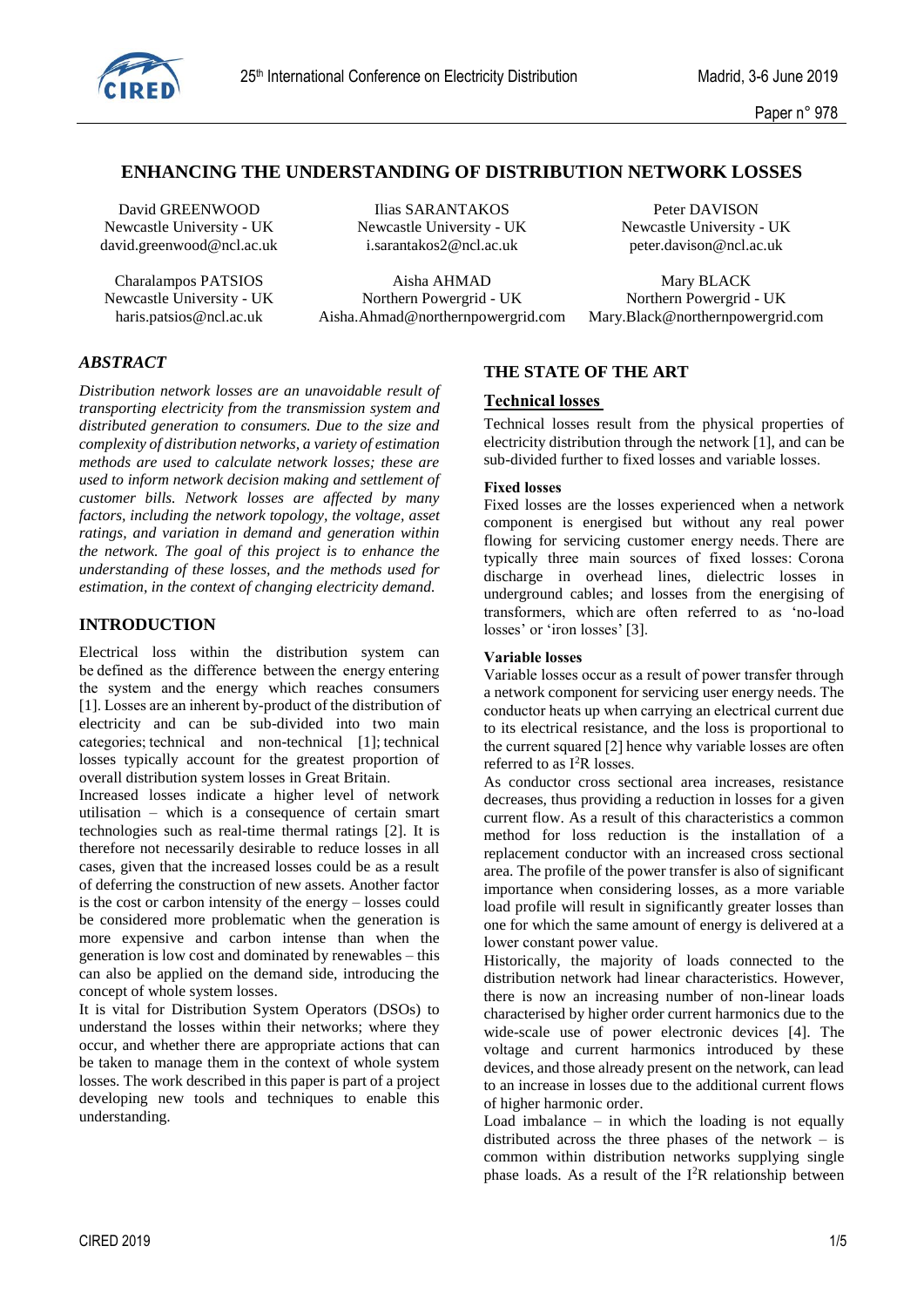

current and losses, an unbalanced system will lead to greater losses than a balanced one for the same demand. Furthermore, the current flow in the neutral can lead to a further increase in losses arising from the imbalance, but this is not always explicitly modelled, which could lead to these losses being neglected [4, 5].

## **Loss Estimation**

## **Overview of Loss Estimation Methods**

Losses can be estimated by measuring the power entering the system and the power leaving the system, and taking the difference. Any error in the measurement equipment would be reflected in the estimated losses, and in some cases the percentage measurement error can be greater than the actual level of losses. An alternative method to estimating technical fixed and variable losses is through a load flow calculation, which estimates the losses based on a snapshot of the load profile and the network impedances.

## **Impact of Demand Variability and Data Granularity**

Loss estimation presents a number of challenges: because technical losses are non-linear, it is not appropriate to use an average value for the load. Instead, various approaches have been used to develop Loss Load Factors, Load Factors, or Equivalent hours (defined in [Table I\)](#page-1-0) to allow the use of a single value for the load on the network to calculate the total losses for a year [\[5\]](#page-4-4). The relationship between Loss Load Factor and Load Factor is explored by both [\[6\]](#page-4-5) and [\[5\]](#page-4-4) by considering two extreme cases, and thereby providing a credible range in which the relationship exists. This then enables estimation of the Loss Load Factor based on the Load Factor, allowing estimation of the losses within a range of  $\pm 10\%$  of an estimate made using an observed Loss Load Factor. Further to this, the resolution of data used to calculate losses has a substantial impact on the accuracy of the calculation: research by Northern Powergrid (NPg) and Sheffield university suggested that using half hourly data resulted in an under-estimate of between 24% and 9% compared with using one-minute data from smart meters [\[7\]](#page-4-6).

| <b>Term</b>        | <b>Definition</b>                         |  |  |
|--------------------|-------------------------------------------|--|--|
| Load<br>Loss       | The actual losses over a period, T,       |  |  |
| Factor             | divided by the maximum observed           |  |  |
|                    | losses within the period multiplied by    |  |  |
|                    | $T[6]$ .                                  |  |  |
| <b>Equivalent</b>  | The number of hours at maximum            |  |  |
| Hours (Heq)        | load which gives the same total           |  |  |
|                    | energy loss as the actual system with     |  |  |
|                    | the varying load $[6]$ – can be           |  |  |
|                    | calculated by $T \times Loss$ Load Factor |  |  |
| <b>Load Factor</b> | Ratio of the average load to the          |  |  |
| (LF)               | maximum load [6].                         |  |  |

<span id="page-1-0"></span>*Table I: Commonly used terms in loss estimation*

Many authors have presented methods for breaking the demand down into peak, average, and minimum demand periods, and using a weighted sum of these to calculate the total energy loss [\[8\]](#page-4-7). However, in many cases the averaging method used for the periods is not appropriate, due to the non-linear relationship between load and losses, and therefore these methods will systematically underestimate network losses. The authors of [\[9\]](#page-4-8) present a simplified approach to calculating line losses based on the Loss Load Factor of each feeder within a network and a weighting based on the proportion of the overall system energy transferred by each feeder. However, the method is not adequately validated – instead it is merely claimed that the answer provided is credible – and a limited sensitivity analysis is provided to show the influence of power factor on the result.

#### **Impact of Low Carbon Technologies**

As part of the low carbon transition, an increasing amount of heating and transportation load is expected to be served by electricity distribution networks [\[10\]](#page-4-9). Furthermore, there are already significant levels of generation present throughout the distribution network. All of these changes can materially impact distribution network losses through increased energy demand, changes in the load shape, and introduction of harmonic currents. The existing penetration levels have had a minimal impact on overall network losses, but studies suggest that LV network losses can increase in a quadratic form with the penetration of heat pumps [\[11\]](#page-4-10) – although this can be mitigated through the use of more efficient heat pumps and better insulation – and that even with smart charging of EVs, off-peak losses could increase by as much as 40% with an EV penetration level of 60% [\[12\]](#page-4-11).

Distributed generation – particularly variable renewables – can lead to an increase or decrease in losses, depending on the power output of the generator relative to the local demand, and how the generator and load vary with respect to time. How this variability is accounted for can also have a significant impact on the accuracy of any loss estimation technique [\[13\]](#page-4-12). Understanding and quantifying the impact of this generation on losses is particularly challenging for DSOs when carrying out the cost-benefit analysis of design options in the connection process.

In estimating the losses of future distribution systems, the ability to make informed forecasts about the likely uptake and usage of low-carbon technology – and how they will impact on the underlying energy demand – is therefore an essential requirement.

# **Important Factors Affecting Losses**

Based on the existing literature, the following factors have been identified for investigation within the project:

**Present and future network scenarios** including temporal and spatial variation of demand, demand growth, and uptake of emerging technology.

**Smart and non-Smart Technology,** including demand, generation, and network technology, in both controlled and uncontrolled deployments.

**Measurement accuracy** when estimating network losses. An understanding of the uncertainty inherent in loss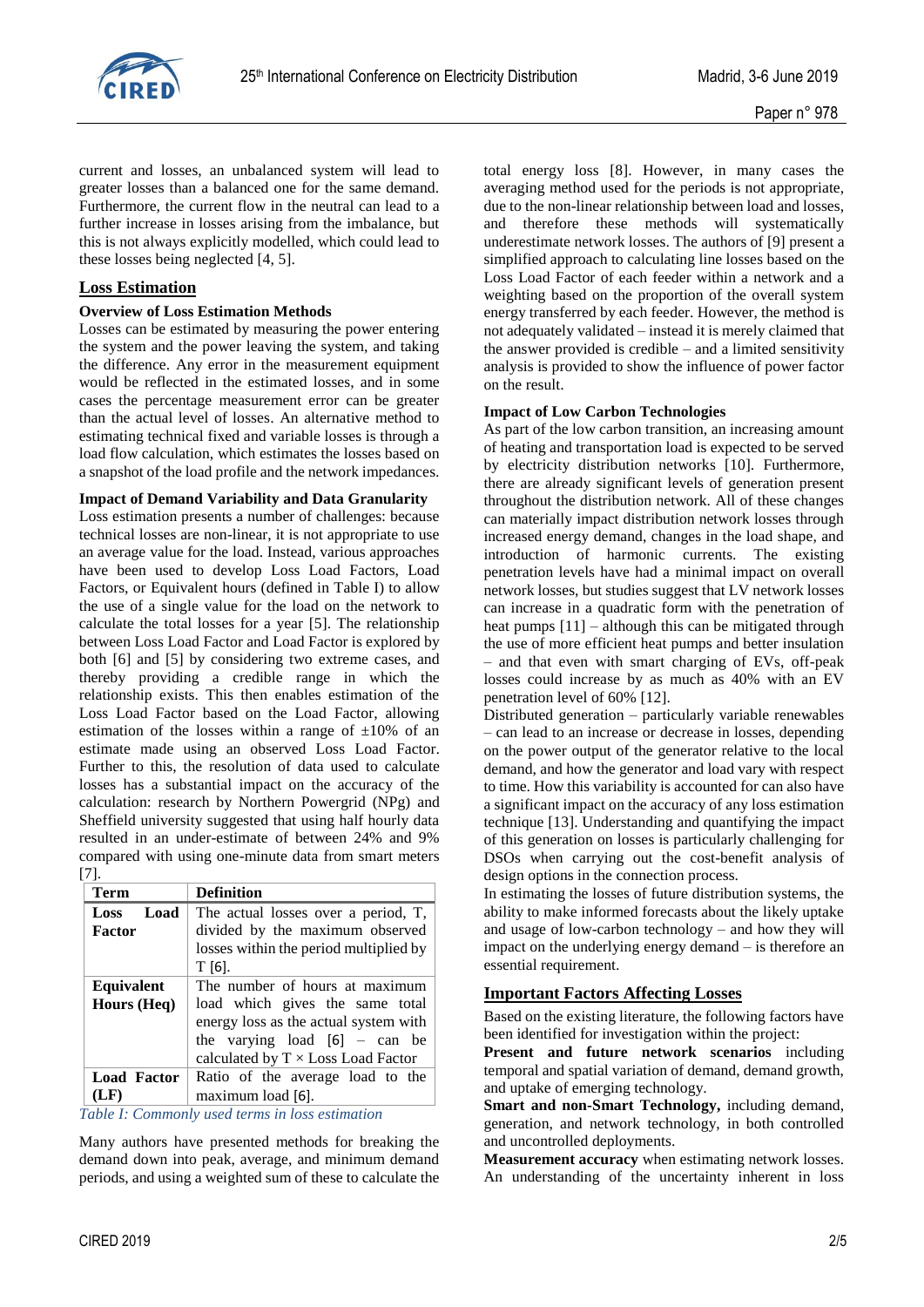

estimation and ways to mitigate measurement uncertainty can lead to better understanding of losses.

**Data aggregation and time resolution** can have a material impact on the estimated losses within a network; this should be accounted for when selecting data sources and performing calculations.

## **FUTURE LOAD SCENARIO DATA**

The future load scenario datasets for this study are obtained from NPg's Element Energy Load Growth (EELG) forecasting model, which takes outputs from National Grid's Future Energy Scenarios (NGSO FES 2018): 'Two degrees' and interprets how they are distributed across NPg's substations (with and without customer flexibility). The load profile of a representative load point – in 2017 and 2050 – is shown in Figure 1 as an illustrative example.



*Figure 1: Modelled Demand Profile of a Typical Load Point in 2017 and 2050 (illustrative example).*

## **CASE STUDY NETWORK**



*Figure 2: Case Study Network*

A case study has been carried out using a real distribution

network from NPg's North East England distribution license area, utilising the EELG-modelled loading data. The network is an 11 kV distribution network, supplied by a single primary substation with two transformers and a split-busbar arrangement. The network comprises seven feeders, and has a peak load of 11.59 MVA. The loading of each feeder within the network is shown in [Table II.](#page-2-0) All load flows were carried out using MATPOWER [\[14\]](#page-4-13).

| <b>Primary</b> | Number of          | <b>Modelled Feeder</b> |
|----------------|--------------------|------------------------|
| Feeder         | <b>Load Points</b> | Peak Demand (MW)       |
| A1             | 19                 | 2.30                   |
| $\mathbf{A2}$  | 3                  | 0.51                   |
| A3             |                    | 1.84                   |
| A4             | 10                 | 2.02                   |
| B1             |                    | 0.70                   |
| <b>B2</b>      |                    | 3.41                   |
| <b>B3</b>      | 2                  | 0.81                   |
| Total          | 56                 | 11.59                  |

<span id="page-2-0"></span>

| Table II: Feeder loading for the case study network; feeder |  |
|-------------------------------------------------------------|--|
| names indicate feeders supplied by Busbar A and B           |  |

### **RESULTS AND ANALYSIS**

#### **Base Case (Modelled Demand Data 2017/2018)**

Using the modelled peak demand data for 2017/2018 (constant load model), a power flow analysis was performed, which yielded the following results.

| <b>Feeder Losses</b>        | $0.125$ MW | 43.1% |
|-----------------------------|------------|-------|
| Dist. Transformer<br>Losses | $0.165$ MW | 56.9% |
| Total                       | $0.29$ MW  | 100%  |

*Table III: Power Flow Results for Modelled Peak Demand Data 2017/2018 (Constant Load)*

Power losses were then calculated for each time step, using the modelled half-hourly demand profile data for each load point; the results are illustrated in Figure 3. [Table IV](#page-3-0) presents the corresponding energy losses.





Distribution transformers account for a significant fraction of total network losses; low loss transformers could be an option for reducing these losses (e.g. Amorphous core and Ecodesign Tier 2 compliant transformers [\[15\]](#page-4-14)).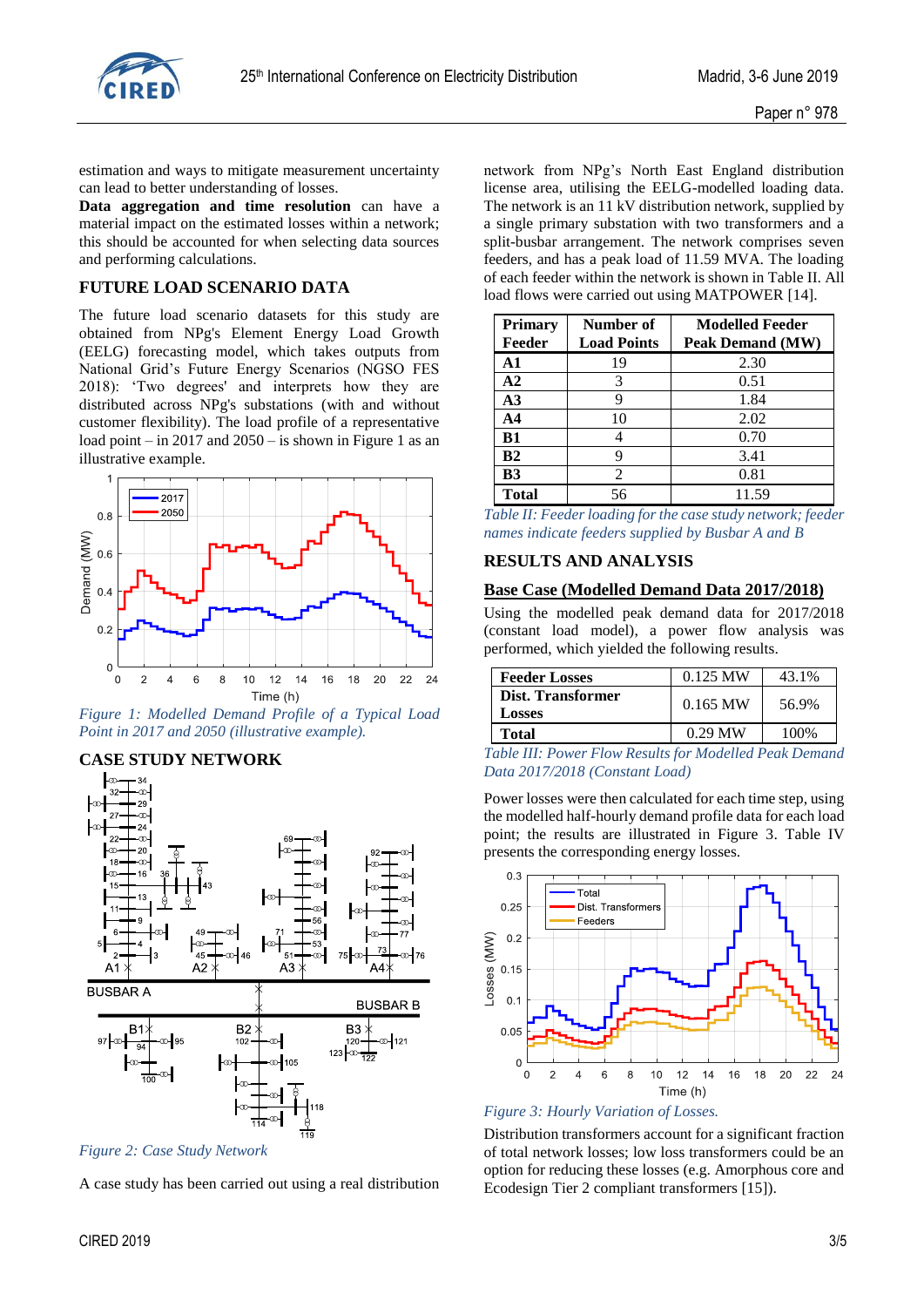

| <b>Feeder Losses</b>            | 1.41 MWh |            |
|---------------------------------|----------|------------|
| <b>Dist. Transformer Losses</b> | 1.90 MWh | $1,57.4\%$ |
| Total                           | 3.31 MWh |            |
|                                 |          |            |

#### <span id="page-3-0"></span>*Table IV: Overall Energy Losses*

So far, energy losses have been calculated using halfhourly demand data; this value will be compared to energy losses computed using a loss load factor. The loss load factor (LLF) is defined as:

$$
LLF = k \cdot LF + (1 - k) \cdot LF^2 \tag{1}
$$

where *LF* is the load factor, and *k* is a constant coefficient. A value of 0.3 for *k* is recommended by *Buller* and *Woodrow* [\[16\]](#page-4-15), whereas a value of 0.08 is suggested by *Gustafson et al.* [\[17\]](#page-4-16). Both of these will be used to compare the energy losses for a day with the value derived using the half-hourly demand data. Using the loss load factor method, the energy losses are calculated as follows:

$$
E_{\rm L} = P_{\rm L} \cdot N_{\rm hours} \cdot LLF \tag{2}
$$

where  $E_{\text{L}}$  are the energy losses for a given time period,  $P_{\text{L}}$ is the power loss calculated at the peak demand for the same period of time, and *N*hours is the number of hours of the given time interval.

A value of 0.68 was used for the load factor, which was calculated as the weighted mean of the individual load factors of the load points, using their corresponding modelled demands as weights (either average or peak). *N*hours was equal to 24, as the energy losses were calculated for a day. The results of the comparison are presented in [Table V.](#page-3-1) Both LLF methods overestimated energy losses; however the second LLF method  $(k = 0.08)$  produced an estimate, which is very close to the value derived using the modelled half-hourly demand data. This means that while the LLF method can deliver accurate estimation of losses, the factors involved need to be carefully selected based on the loading and topology of the network.

| <b>Losses Calculation</b><br><b>Method</b> | <b>Energy Losses</b><br>(MWh) | Error<br>$\%$ |
|--------------------------------------------|-------------------------------|---------------|
| <b>Modelled half-hourly</b><br>demand data | 3.31                          |               |
| LLF method $(k = 0.3)$                     | 3.67                          | 11.05         |
| LLF method $(k = 0.08)$                    | 3.34                          | N 98          |

<span id="page-3-1"></span>*Table V: Comparison of Energy Losses Calculation Methods*

## **Load Growth**

Demand data between 2017 and 2050 were used in this section. The modelled load profiles for each load point were not available; only (modelled) peak demand was available in the given dataset. Therefore, the 2017 load profiles were scaled in proportion with the peak demand increase for each load point. The energy losses for each year from 2017-2050 are shown in Figure 4.

## **Customer Flexibility**

EELG Customer Flexibility models the impact of domestic

time of use tariff, EV smart charging and demand-side response (DSR) for industrial and commercial customers on future load growth. Customer flexibility has the potential to substantially decrease overall network losses by reducing the peak demand. Data were available for the demand peak including customer flexibility; therefore, power losses at peak demand were calculated for each year and compared with the corresponding values without customer flexibility.



*Figure 4: Energy Losses from 2017-2050.*



*Figure 5: Power Losses Calculated at Peak Demand with and without Customer Flexibility (CF) for each year between 2017 and 2050.*

As the demand peak grows, particularly between 2025 and 2035, the peak losses increase by around 400%, while with flexibility, the losses only increase by 50%. However, the overall impact of customer flexibility is likely to be less significant than this, since the demand profile will be flatter; therefore leading to higher losses during the nonpeak periods (this corresponds to a higher load factor). Some of these losses could be offset by network reinforcement and asset replacement, which will result in a network with greater capacity and more efficient assets.

## **Discussion and future work**

This paper illustrates the potential for using a flexible simulation tool with predictions of future demand growth for enhancing the understanding of network losses; however, only two parameters – demand growth and customer flexibility – have been examined in detail. Future work will seek to quantify the impact of many other factors